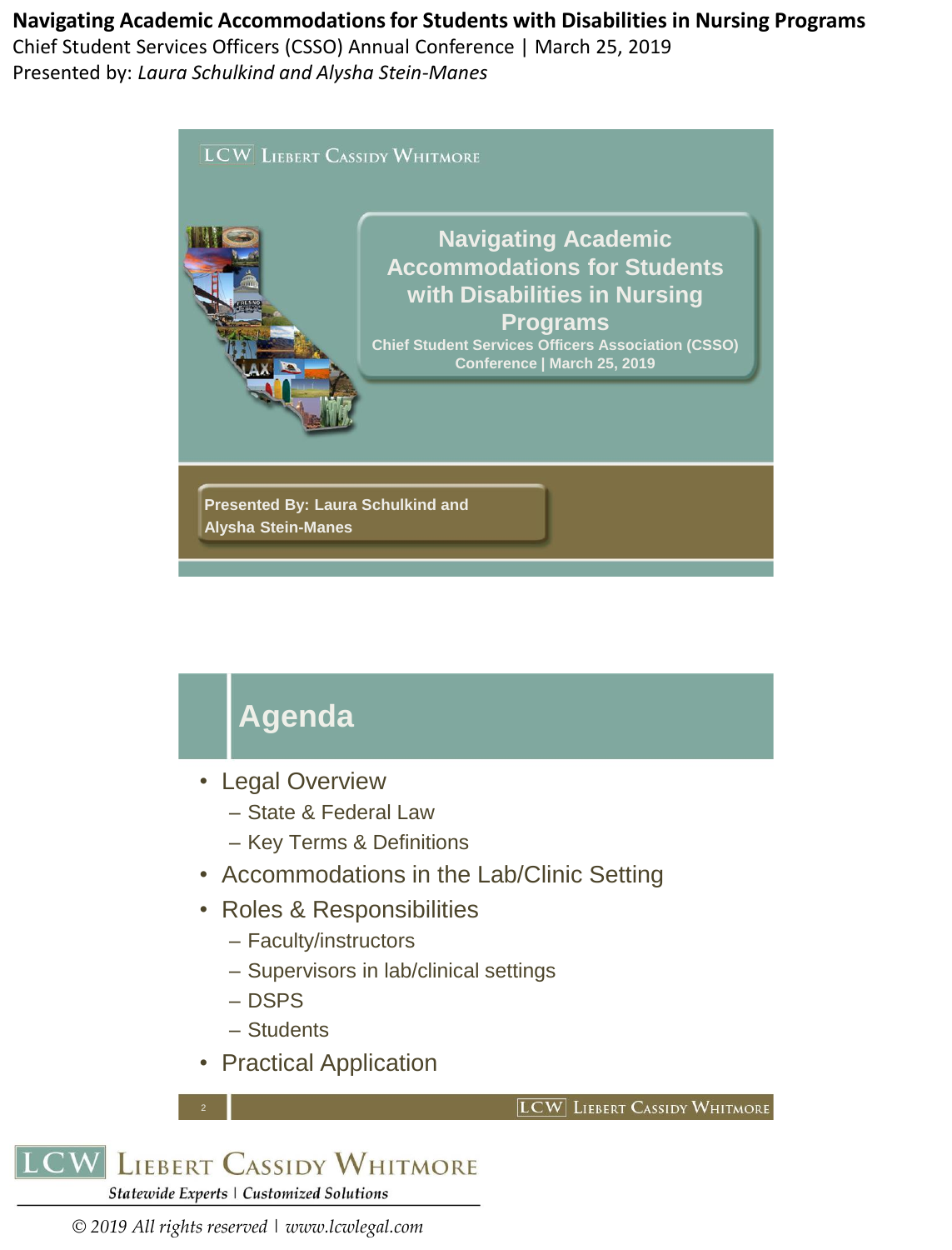Chief Student Services Officers (CSSO) Annual Conference | March 25, 2019 Presented by: *Laura Schulkind and Alysha Stein-Manes*



• **ADA & Section 504:** No discrimination against individuals with disabilities by excluding them from entity's services, programs, or activities



4

**LCW** LIEBERT CASSIDY WHITMORE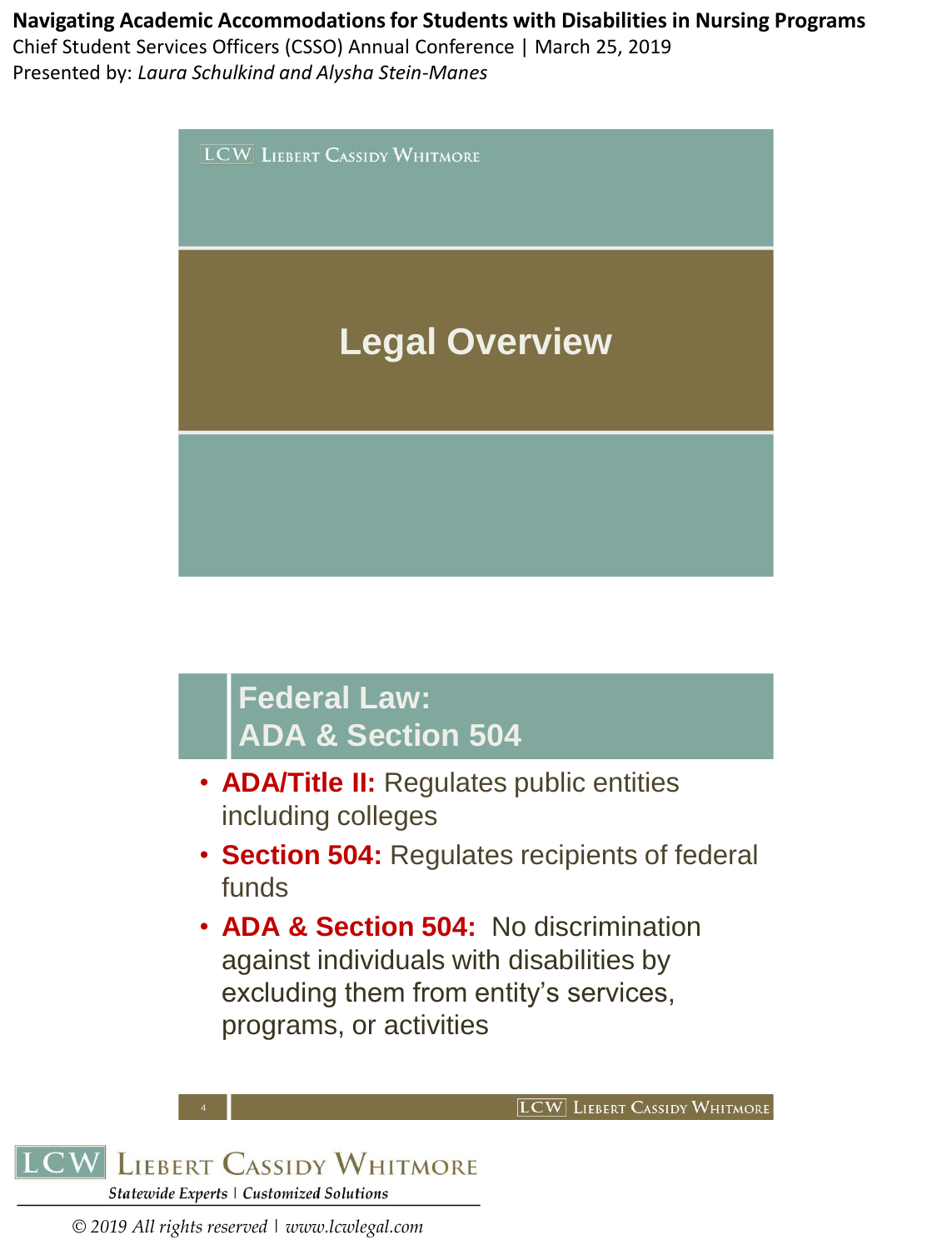Chief Student Services Officers (CSSO) Annual Conference | March 25, 2019 Presented by: *Laura Schulkind and Alysha Stein-Manes*

> **Federal Law: ADA & Section 504 Enforcement**

## **The Office for Civil Rights**

- Part of federal Department of Justice
- Enforces federal anti-discrimination laws, including:
	- Section 504
- Nursing programs appear of interest

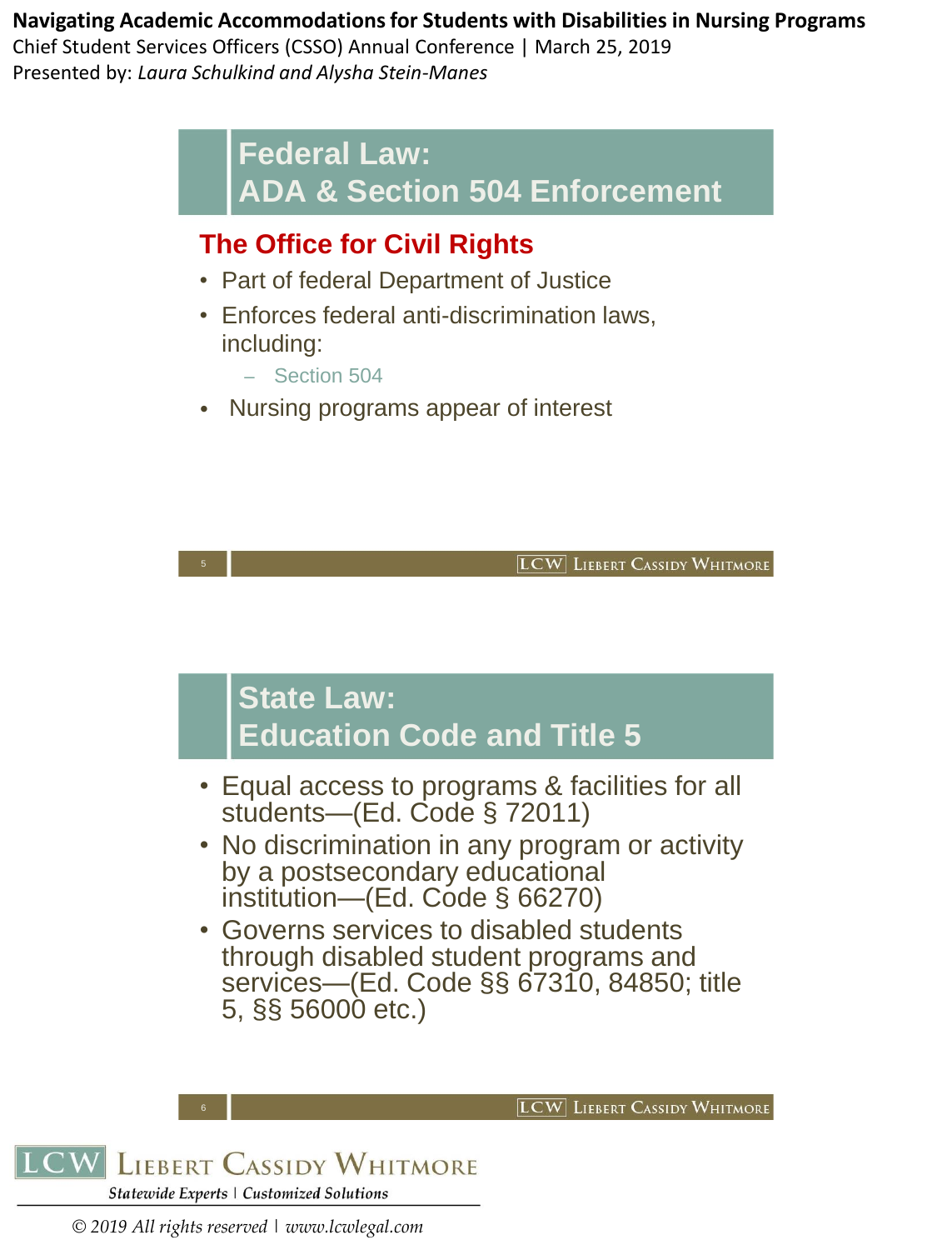Chief Student Services Officers (CSSO) Annual Conference | March 25, 2019 Presented by: *Laura Schulkind and Alysha Stein-Manes*

# **Key Terms**

## **Person with a disability:**

- Physical or mental impairment
	- ‒ Includes psychiatric illnesses such as depression, bipolar disorder, PTSD & anxiety disorders
- Results in substantial limitation of one or more major life activities
- Perception of such an impairment

**LCW** LIEBERT CASSIDY WHITMORE

**LCW** LIEBERT CASSIDY WHITMORE

# **Key Terms**

7

## **Qualified Handicapped Person**

- Protections apply only to "*qualified*" handicapped persons:
- "Qualified" means the student meets the academic and technical standards for admission or participation in the program or activity—with or without reasonable accommodations.

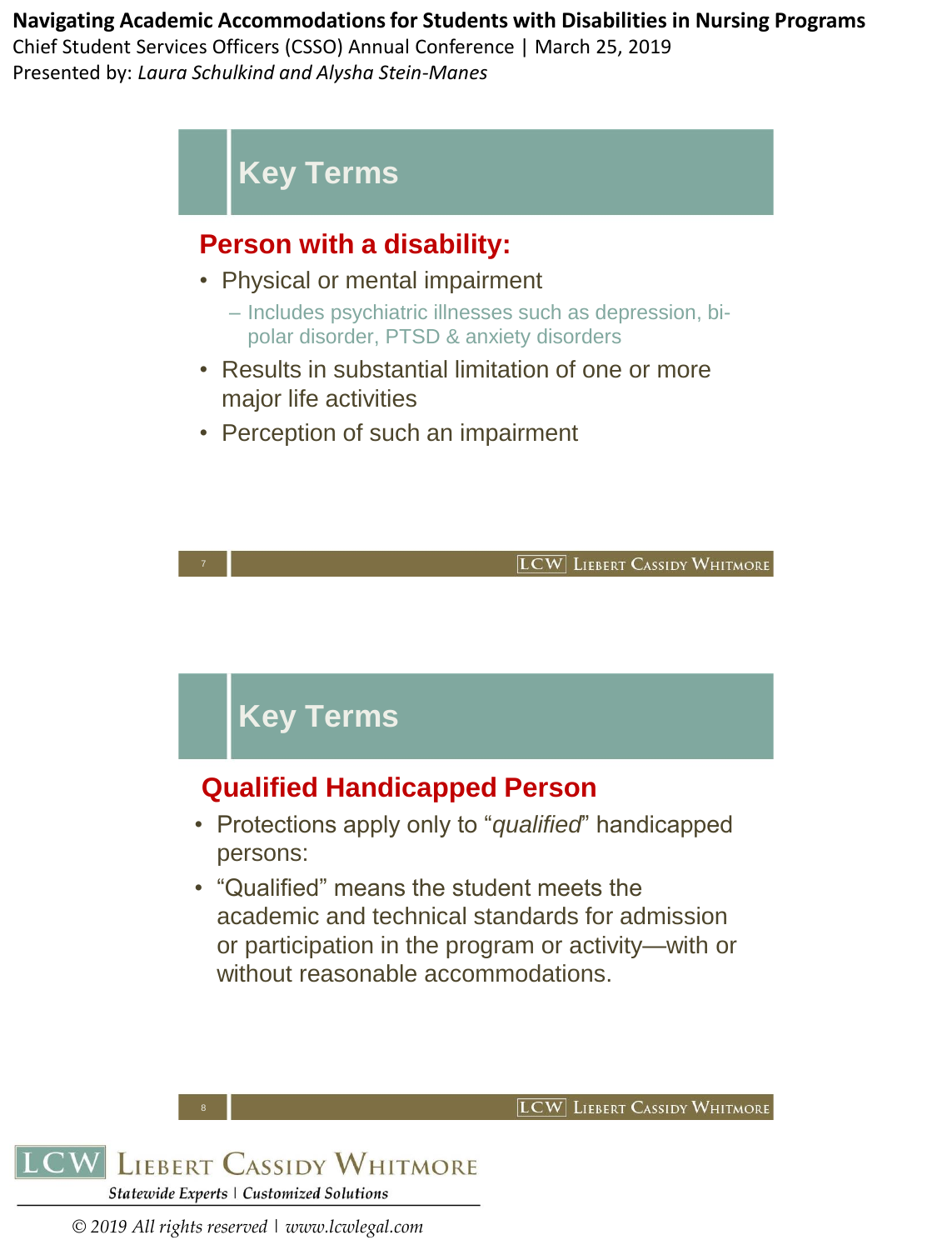Chief Student Services Officers (CSSO) Annual Conference | March 25, 2019 Presented by: *Laura Schulkind and Alysha Stein-Manes*

# **Key Terms**

## **The Interactive Process:**

- The collaborative process by which the school determines whether a qualified student can be reasonably accommodated
- Steps:
	- Analyze essential components of the academic program and "job" functions in clinical settings
	- Identify limitations of the position
	- Identify possible reasonable accommodations
- Be creative process counts!

**LCW** LIEBERT CASSIDY WHITMORE

# **Key Terms**

## **Reasonable Accommodation:**

- A modification to a district's program, facilities or services (academic or nonacademic) to enable equal access.
- A reasonable accommodation:
	- Is determined by the educational institution
	- Must provide *meaningful* access and participation
	- Does not fundamentally alter program
	- Does not lower academic standard
	- Does not impose undue financial or administrative burden
	- Does not have to be the best available option or student's first choice

**LCW** LIEBERT CASSIDY WHITMORE

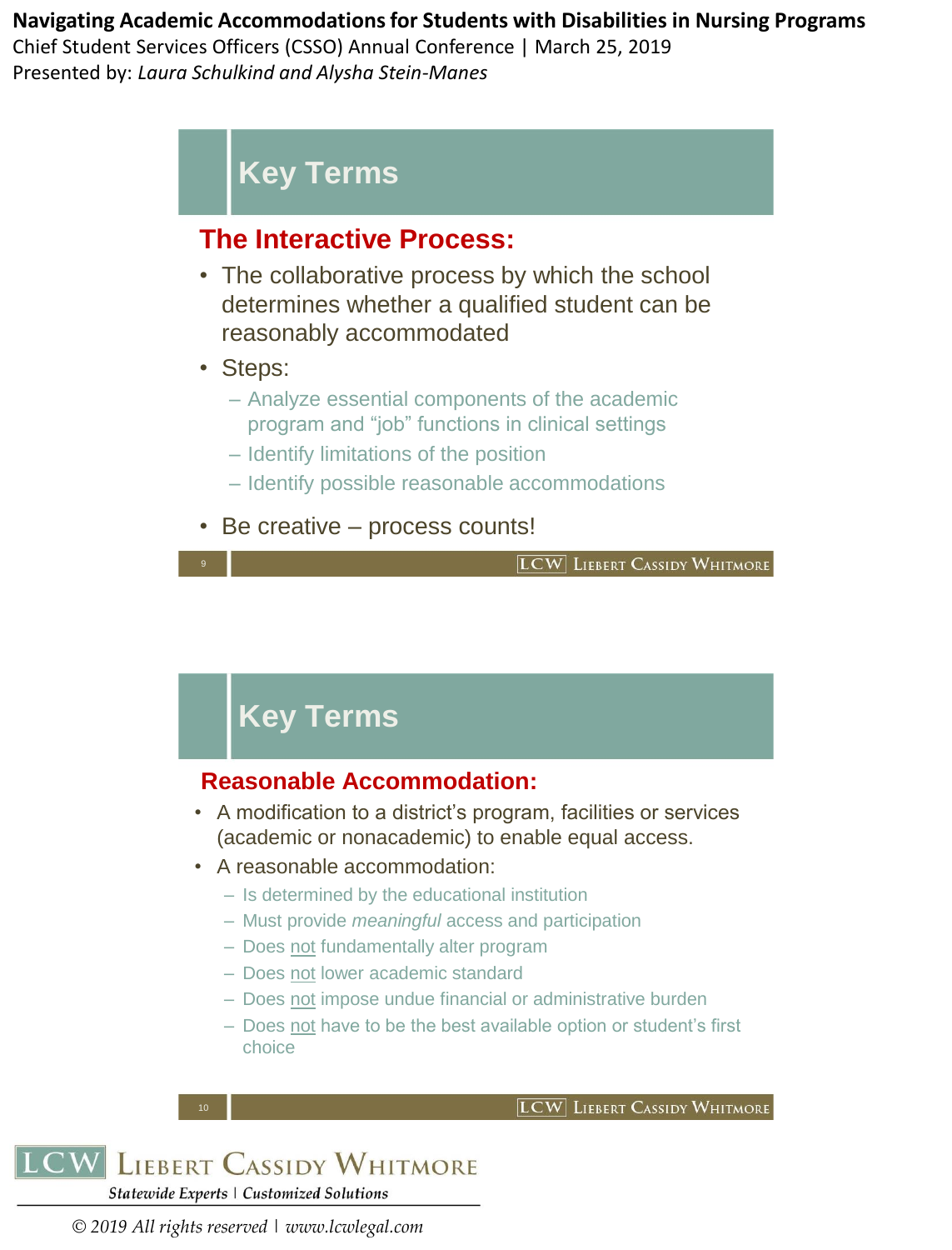### **Navigating Academic Accommodations for Students with Disabilities in Nursing Programs**  Chief Student Services Officers (CSSO) Annual Conference | March 25, 2019 Presented by: *Laura Schulkind and Alysha Stein-Manes*

**LCW** LIEBERT CASSIDY WHITMORE

# **Reasonable Accommodations in Nursing Education Programs**

# **Reasonable Accommodations**

### **The Academic Setting Generally**

- Reasonableness is fact specific
- "Recipients" (i.e. colleges receiving federal funds) must make reasonable modifications to academic requirements:
	- Where necessary to ensure requirements don't discriminate on the basis of handicap, against a qualified handicapped applicant or student

**LCW** LIEBERT CASSIDY WHITMORE

- Recipient may not impose on handicapped students other rules that limit participation, such as:
	- Prohibiting tape recorders in classrooms or dog guides in campus buildings



12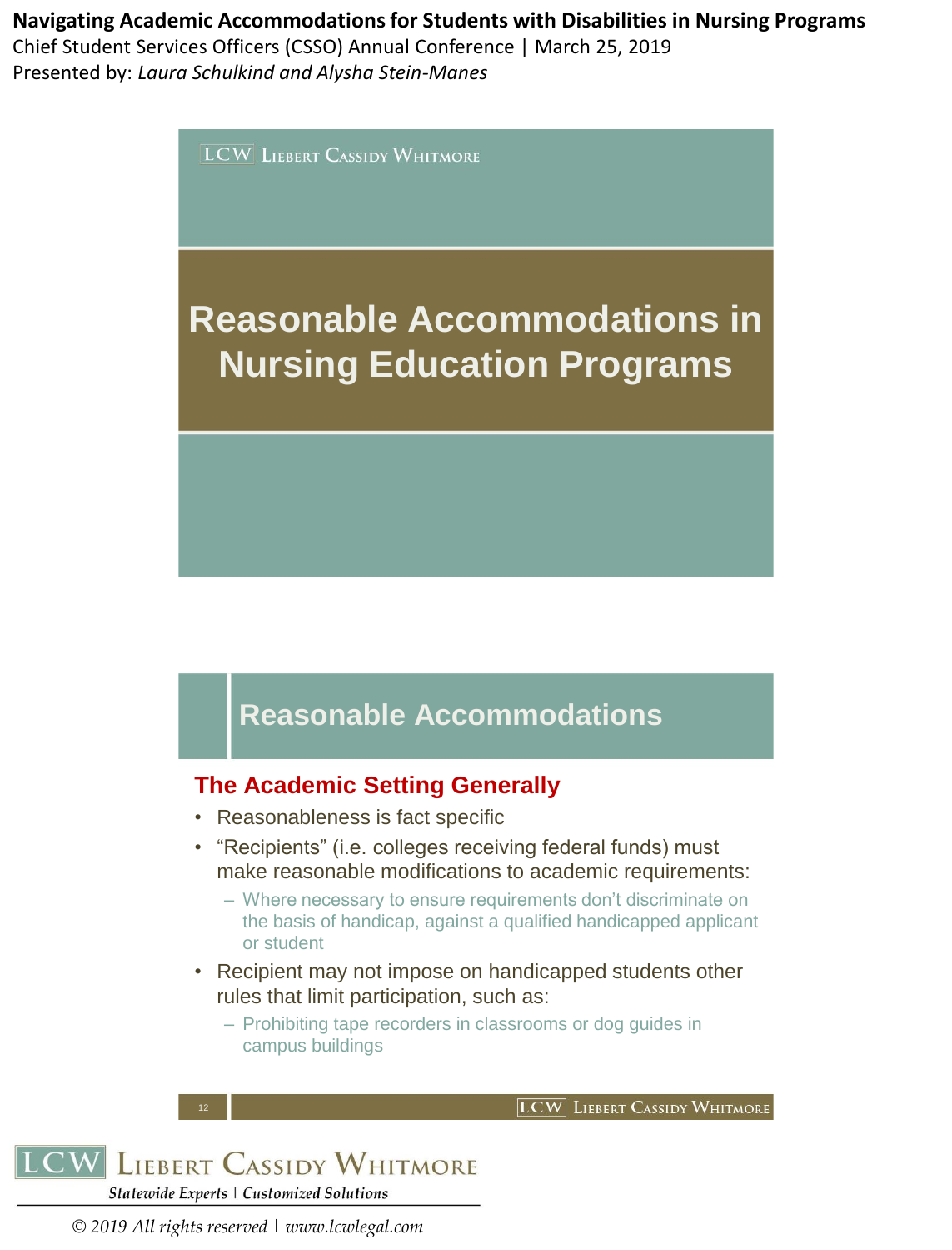Chief Student Services Officers (CSSO) Annual Conference | March 25, 2019 Presented by: *Laura Schulkind and Alysha Stein-Manes*

## **Reasonable Accommodations**

### **The Academic Setting Generally**

- Modifications may include such things as:
	- Altering time permitted for completing degree requirements,
	- Substitution of specific courses required for completing degree requirements, and
	- Adapting how specific courses are conducted
- Colleges not required to modify academic requirements essential to the program of instruction, or to any directly related licensing requirement.
	- Uniform imposition of such standards and requirements regardless of disability does not constitute unlawful discrimination
	- But: determination must be based on *individualized inquiry*





- No
- Extended time to take a typing exam?
	- Yes





14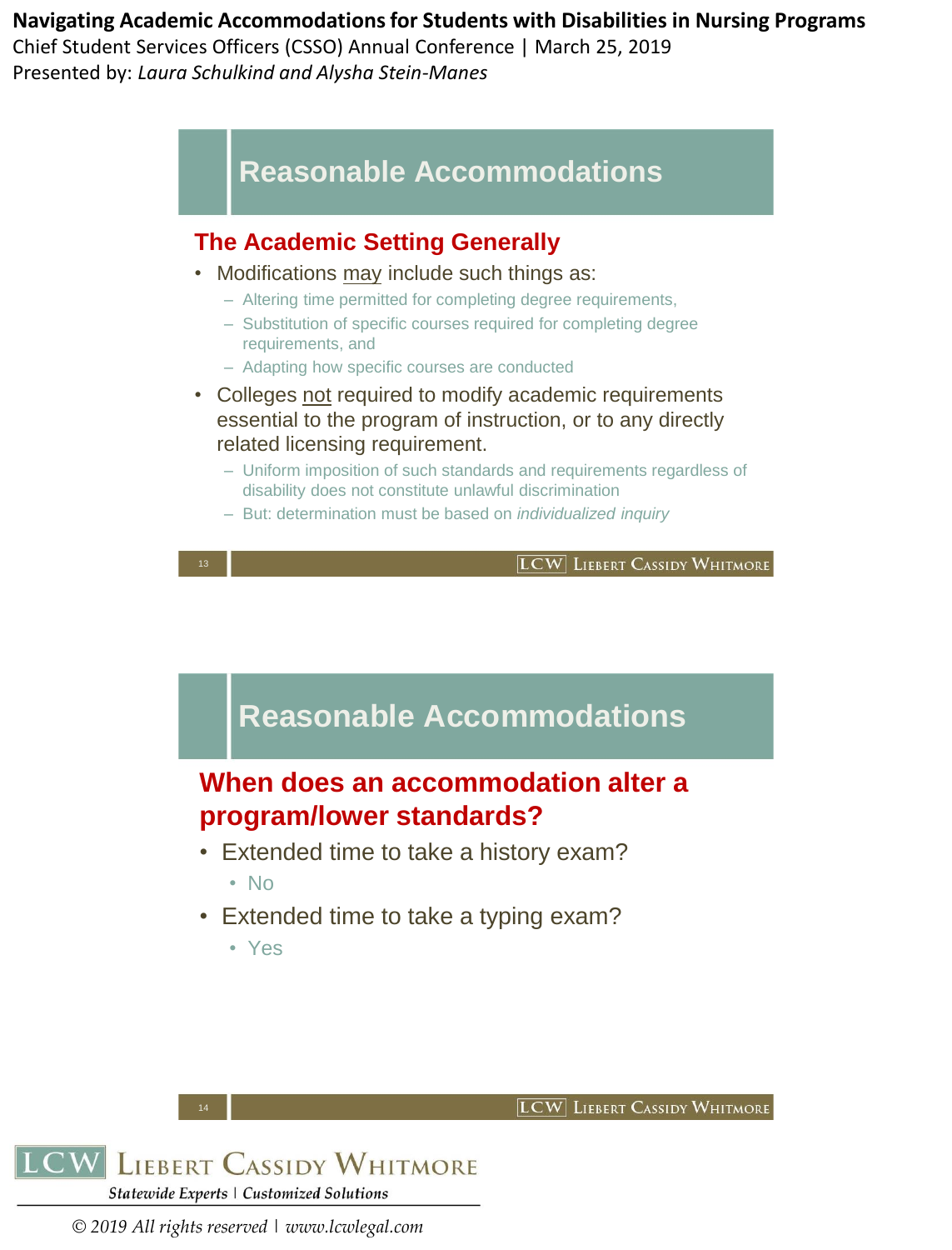Chief Student Services Officers (CSSO) Annual Conference | March 25, 2019 Presented by: *Laura Schulkind and Alysha Stein-Manes*

## **Reasonable Accommodations**

### **When does an accommodation alter a program/lower standards?**

- Excusal from demonstrating ability to use microscope by blind student in microbiology class?
	- It depends:
		- Is mastery in handling a microscope a core part of the curriculum? (Answer requires faculty input)
		- Is there an alternate way to receive curriculum and demonstrate relevant skills? (Answer requires faculty input, technology input)
		- Is the proposed program modification economically and administratively reasonable? (DSPS conducts this analysis)

**LCW LIEBERT CASSIDY WHITMORE** 

## **Reasonable Accommodations**

#### **When does an accommodation alter a program/lower standards?**

- Permission to take exams in alternate setting?
	- Doesn't implicate program standards, as it is the same exam
	- Concern with security/cheating not an academic standards issue.
		- **Relates to logistical reasonableness and is a DSPS function**
		- **DSPS should work with faculty to address exam integrity concerns**
	- Inconvenience caused by alternate exam schedules is not an academic standards issue
		- Reasonable accommodations may cause inconvenience and/or increased costs
		- **DSPS should work with faculty to minimize inconvenience involved with** alternate testing schedules.

```
LCW LIEBERT CASSIDY WHITMORE
Statewide Experts | Customized Solutions
```
*© 2019 All rights reserved | www.lcwlegal.com*

16

**LCW** LIEBERT CASSIDY WHITMORE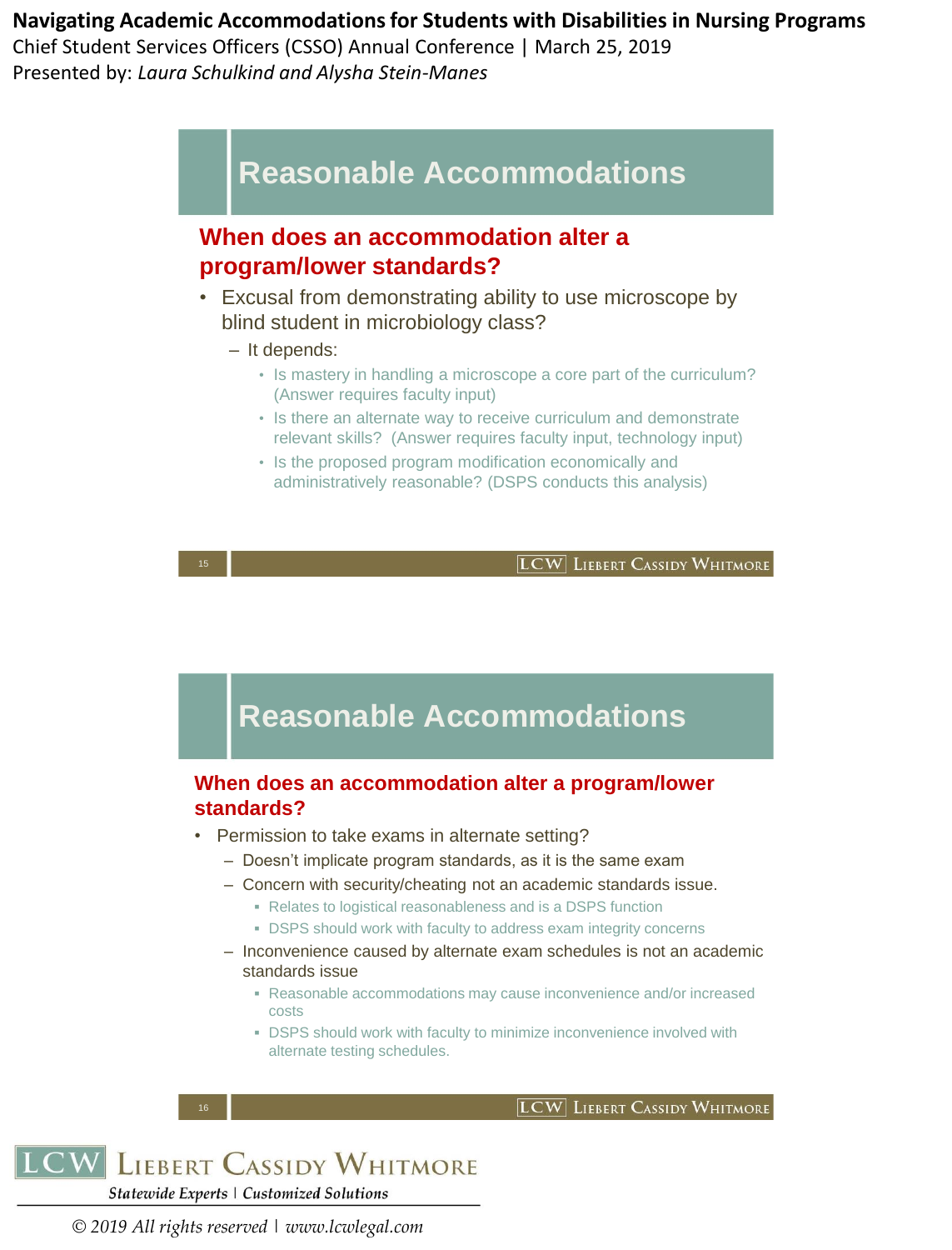Chief Student Services Officers (CSSO) Annual Conference | March 25, 2019 Presented by: *Laura Schulkind and Alysha Stein-Manes*



## **The Lab/Clinical Setting**

- Accommodations not required that alter the clinical setting
	- Hours or calendar
	- Nature of work performed
- Accommodations not required that lower academic standards
	- *Example:* Reducing the quantity of work performed is not required…
	- If quantity of work (e.g. multi-tasking or time management) are part of the skills being taught and evaluated

17

**LCW** LIEBERT CASSIDY WHITMORE

**LCW** LIEBERT CASSIDY WHITMORE

# **Reasonable Accommodations**

## **The Lab/Clinical Setting**

- Avoid conflating essential functions & common physical demands
- Don't describe physical demands as "required" ….. unless truly essential to the position
- Beware the "chilling effect"



18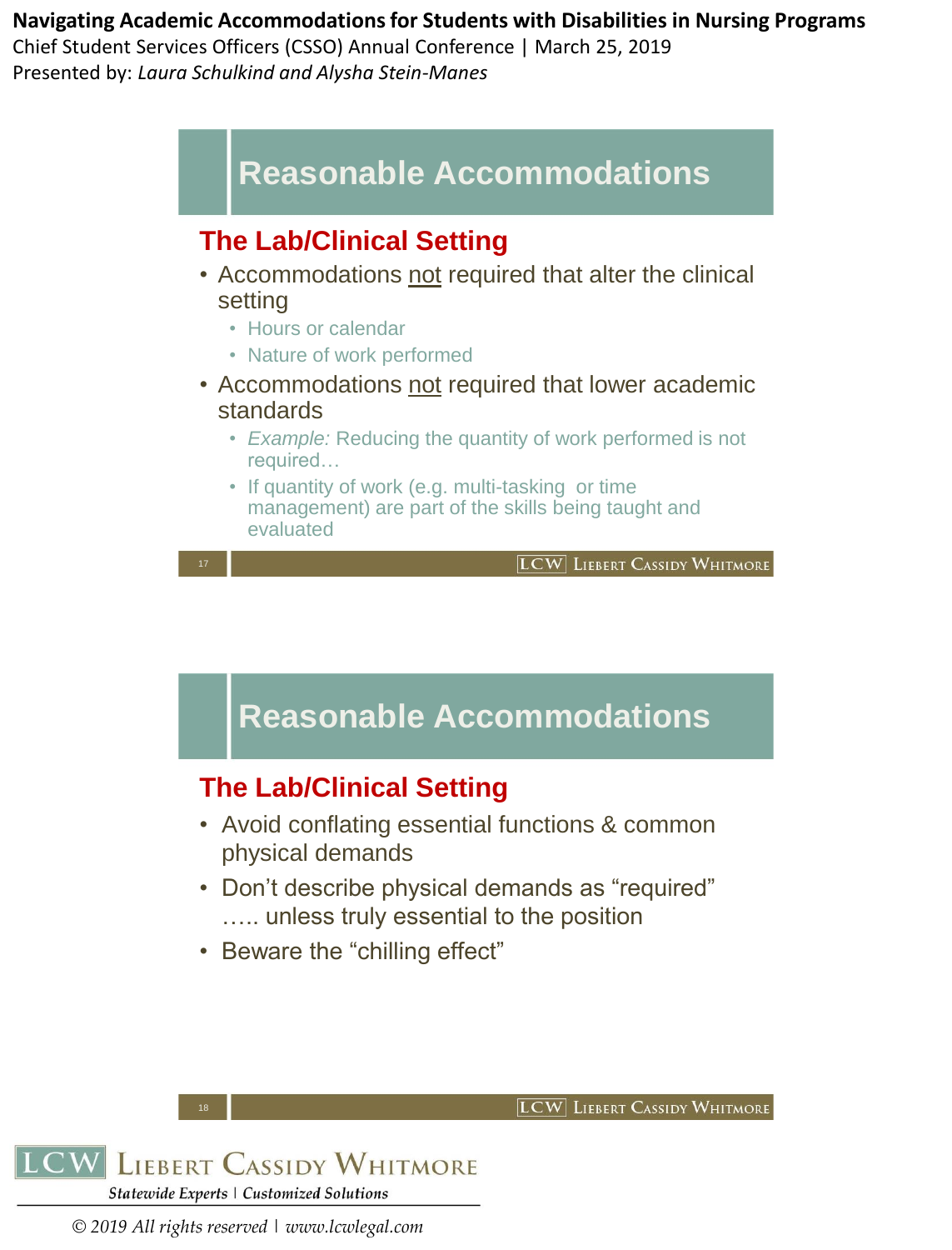Chief Student Services Officers (CSSO) Annual Conference | March 25, 2019 Presented by: *Laura Schulkind and Alysha Stein-Manes*

# **Reasonable Accommodations**

## **The Lab/Clinical Setting**

….before you say "no," ask:

- Are high standards confused with "how" standards?
- How might implicit bias impact perceptions of qualified/unqualified applicants? Reasonable/ unreasonable accommodations?



**LCW LIEBERT CASSIDY WHITMORE** Statewide Experts | Customized Solutions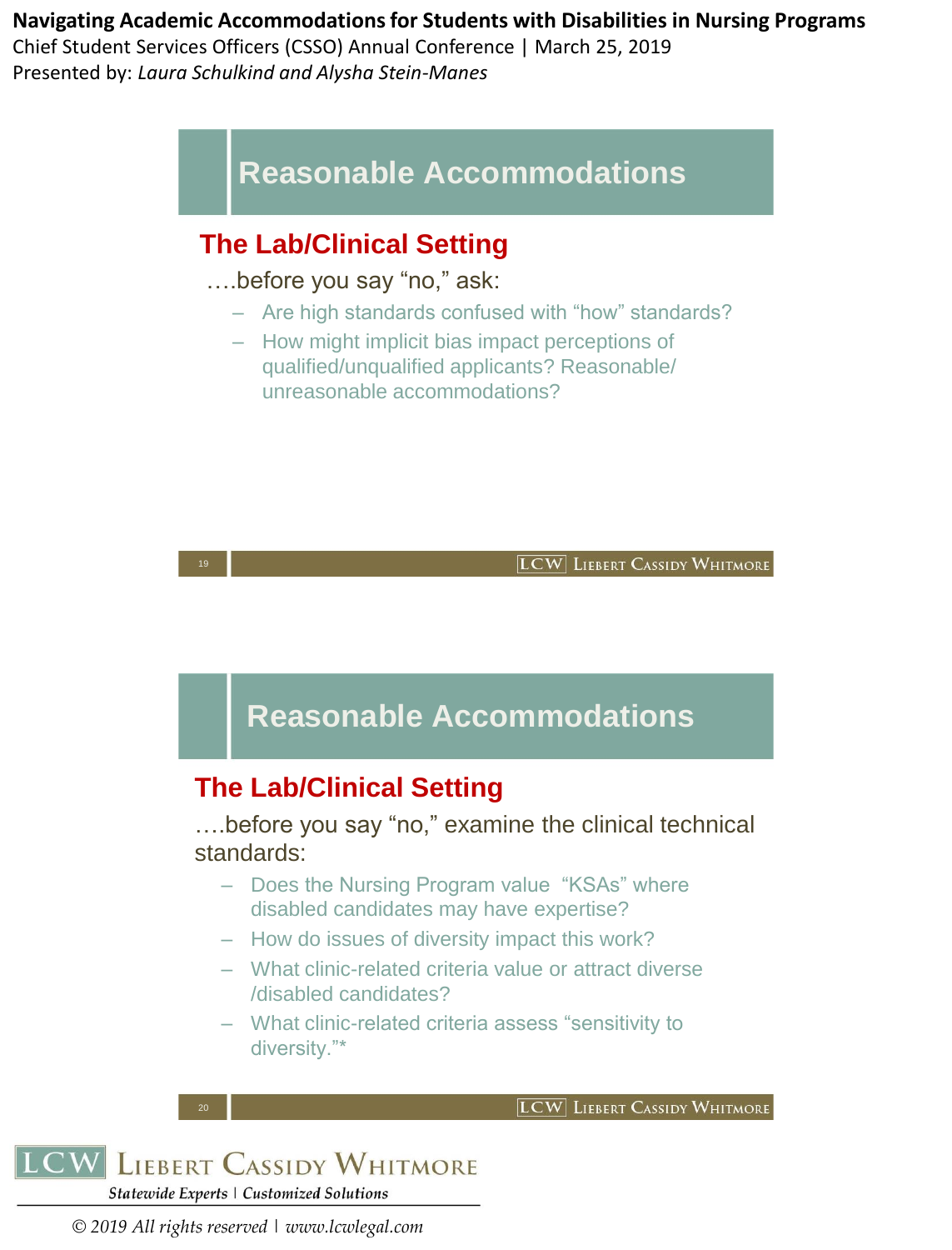Chief Student Services Officers (CSSO) Annual Conference | March 25, 2019 Presented by: *Laura Schulkind and Alysha Stein-Manes*

**LCW** LIEBERT CASSIDY WHITMORE

# **Roles and Responsibilities**

# **Roles in the Accommodation Process**

- Faculty/Instructors and Clinical Supervisors
	- Determine whether a student meets academic standards
	- Provide input on whether proposed accommodations reduce academic standards
- DSPS
	- Determines whether a student is disabled/eligible for accommodations
	- Has final authority to grant/deny requested accommodations
- Students
	- Inform faculty/instructors of granted accommodations
	- Comply with requirements to provide notice and coordinate with faculty/DSPS as-needed for implementation





22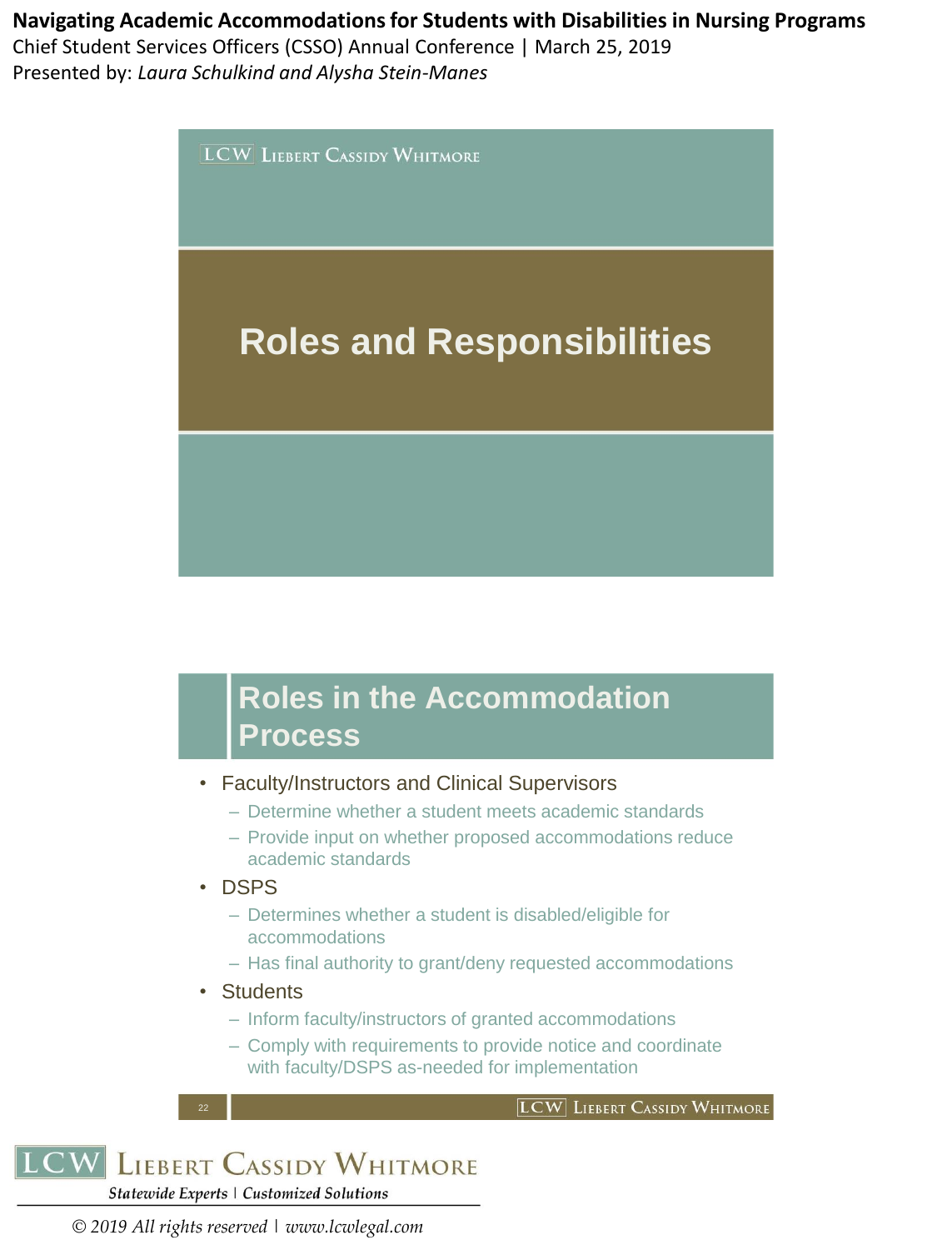Chief Student Services Officers (CSSO) Annual Conference | March 25, 2019 Presented by: *Laura Schulkind and Alysha Stein-Manes*

## **Faculty Role in Accommodation Process**

#### **Issues related to implementation:**

- What information does an instructor/clinical supervisor need to know?
	- The functional limitations of a student
	- The accommodation to be implemented
	- Who to contact for support/guidance in implementing the accommodation
	- *Not* a student's diagnosis or other medical information
- Who is responsible for informing an instructor of an approved accommodation?
	- Generally, the student
- What if a student directly requests an accommodation from an instructor?
	- Redirect to DSPS

23

**LCW LIEBERT CASSIDY WHITMORE** 

**LCW** LIEBERT CASSIDY WHITMORE

# **Working with Healthcare Partners**

## **Schools and Clinic/Hospital partnerships need to address**

- Student responsibility to communicate needs to proper party (Clinic's HR Department vs. DSPS vs. Clinical Supervisor)
- Roles of DSPS vs. healthcare partner/clinic HR department
- Collaboration between clinic supervisor and DSPS



24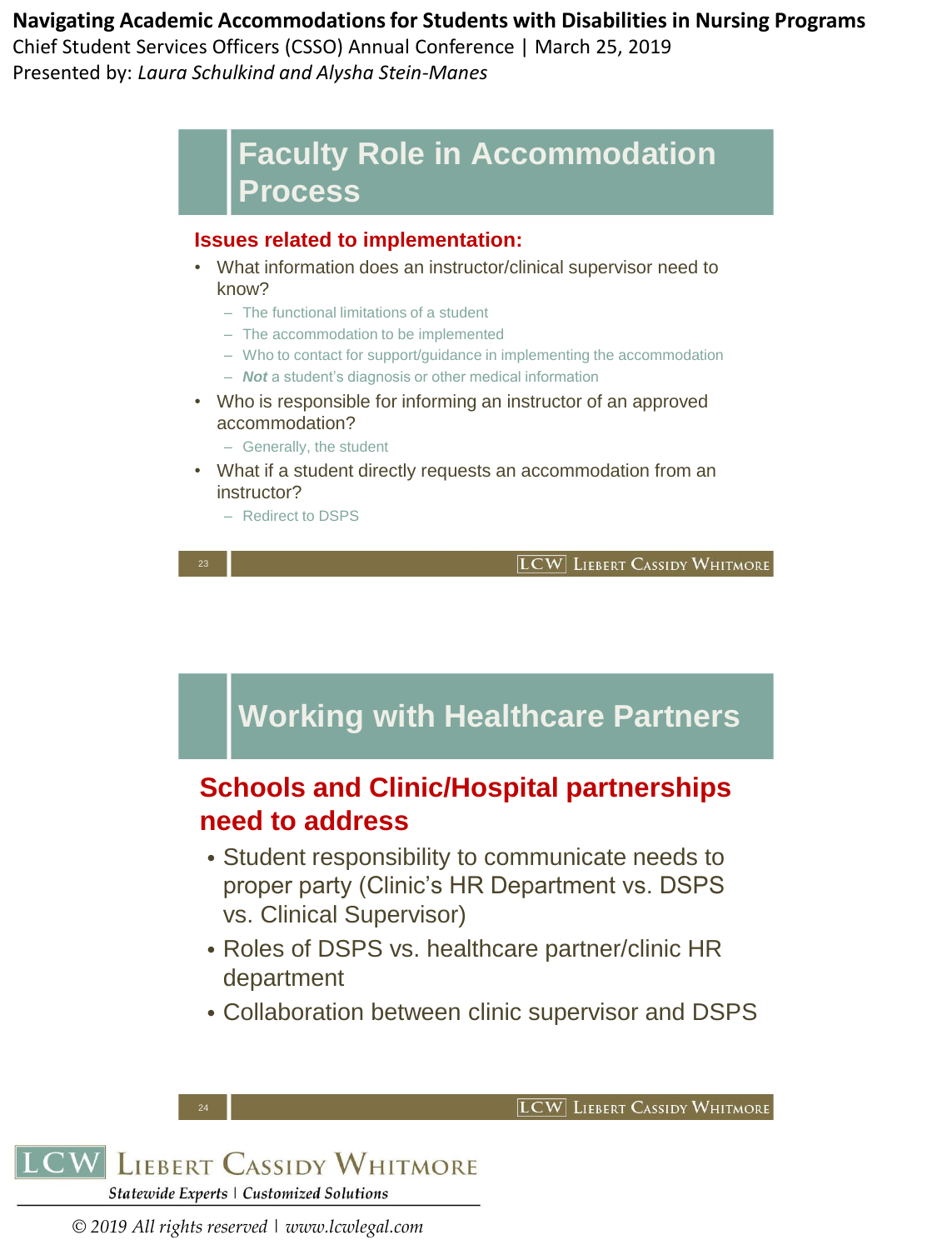**Navigating Academic Accommodations for Students with Disabilities in Nursing Programs**  Chief Student Services Officers (CSSO) Annual Conference | March 25, 2019

Presented by: *Laura Schulkind and Alysha Stein-Manes*



**LCW LIEBERT CASSIDY WHITMORE** 

# **Practical Application**

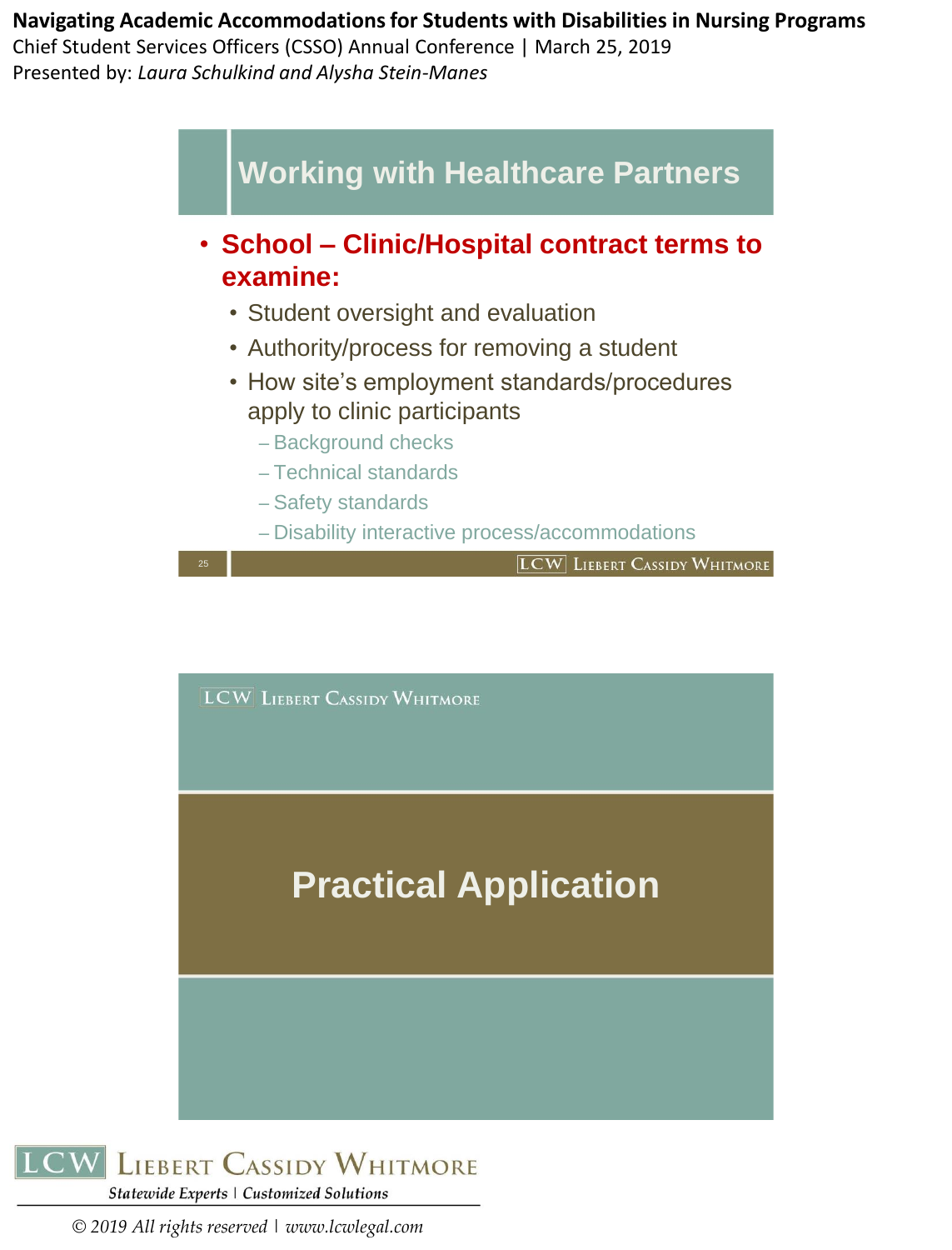Chief Student Services Officers (CSSO) Annual Conference | March 25, 2019 Presented by: *Laura Schulkind and Alysha Stein-Manes*

# **Case Study: Doing it Right the First Time**

Andy Smith is entering his first semester in the College's nursing program. DSPS has determined that he is a student with a disability. Andy has requested the following accommodations:

- Double time for tests & quizzes;
- Tape recording lectures;
- No lifting more than 10 lbs. in clinical setting;
- Extended time to submit clinical notes; and
- Reduced caseload in clinical setting.

**LCW** LIEBERT CASSIDY WHITMORE

# **Case Study: Doing it Right the First Time**

## **Double time on tests & quizzes:**

- a) What, if anything, should DSPS do before granting this accommodation?
- b) One instructor asserts that the accommodation is not reasonable because testing security is extremely important and cannot be ensured if Andy gets to take his tests at a different time and location.

## **How should DSPS respond?**

**LCW** LIEBERT CASSIDY WHITMORE



28

27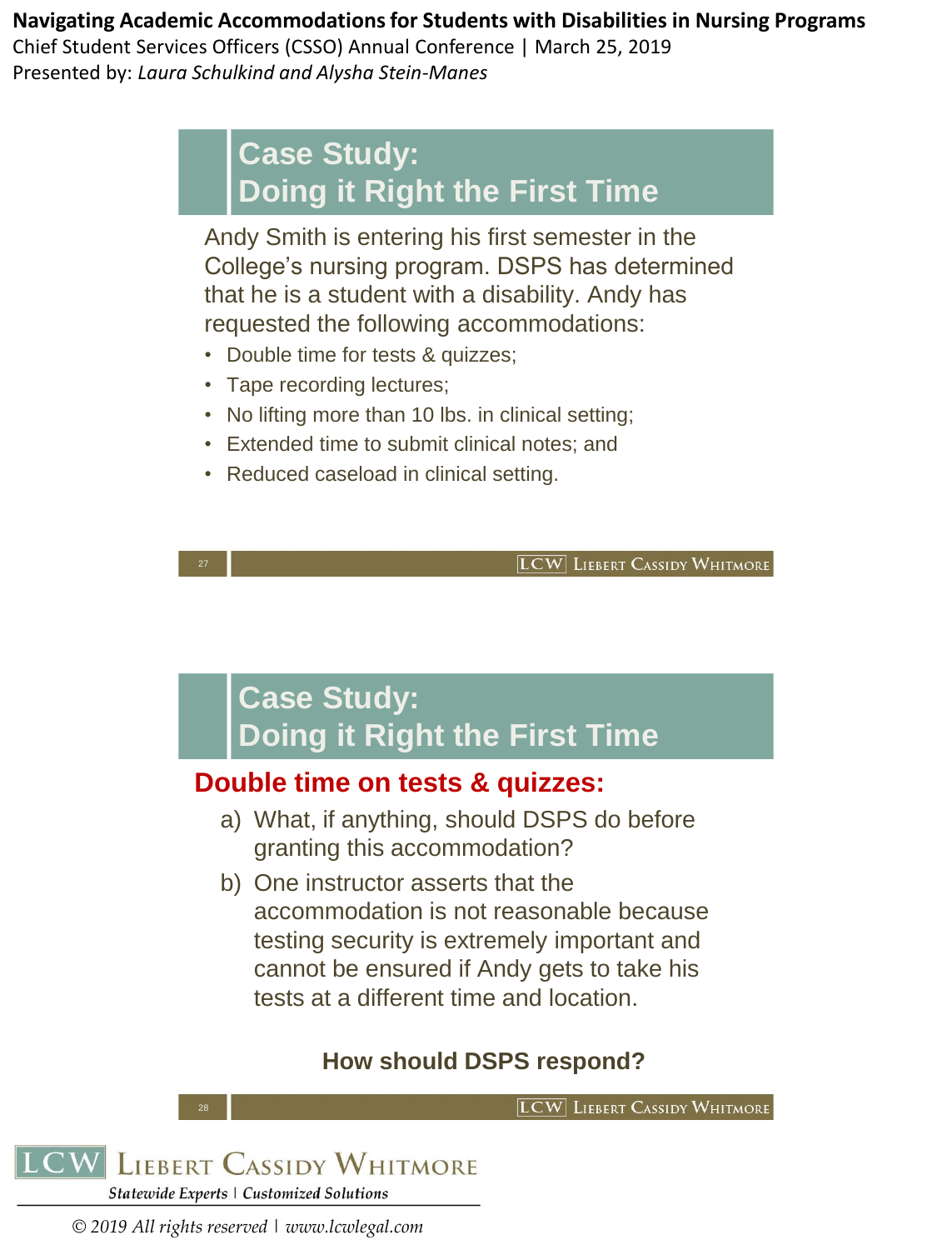Chief Student Services Officers (CSSO) Annual Conference | March 25, 2019 Presented by: *Laura Schulkind and Alysha Stein-Manes*

# **Case Study: Doing it Right the First Time**

#### **Tape recording lectures:**

- a) What, if anything, should DSPS do before granting this accommodation?
- b) One instructor asserts that the accommodation is not reasonable on the following bases.
	- She is a healthcare professional and doesn't see a connection between Andy's apparent physical limitations and the request to tape record lectures. Without knowing more about the nature of his supposed disability, she can't determine if this is a reasonable and legitimate need.
	- ➢ It will make other students self-conscious and less likely to speak.
	- It intrudes on her academic freedom and she does not consent to being recorded.

#### **How should DSPS respond to each concern?**

**LCW LIEBERT CASSIDY WHITMORE** 

# **Case Study: Doing it Right the First Time**

## **No lifting more than 10 lbs. in clinical setting:**

- a) What, if anything, should DSPS do before granting this accommodation?
- b) The instructor who supervises clinical placements states that when in clinical, students regularly move patients and equipment and that this is just "part of the job."

## **How should DSPS respond?**

**LCW** LIEBERT CASSIDY WHITMORE



30

29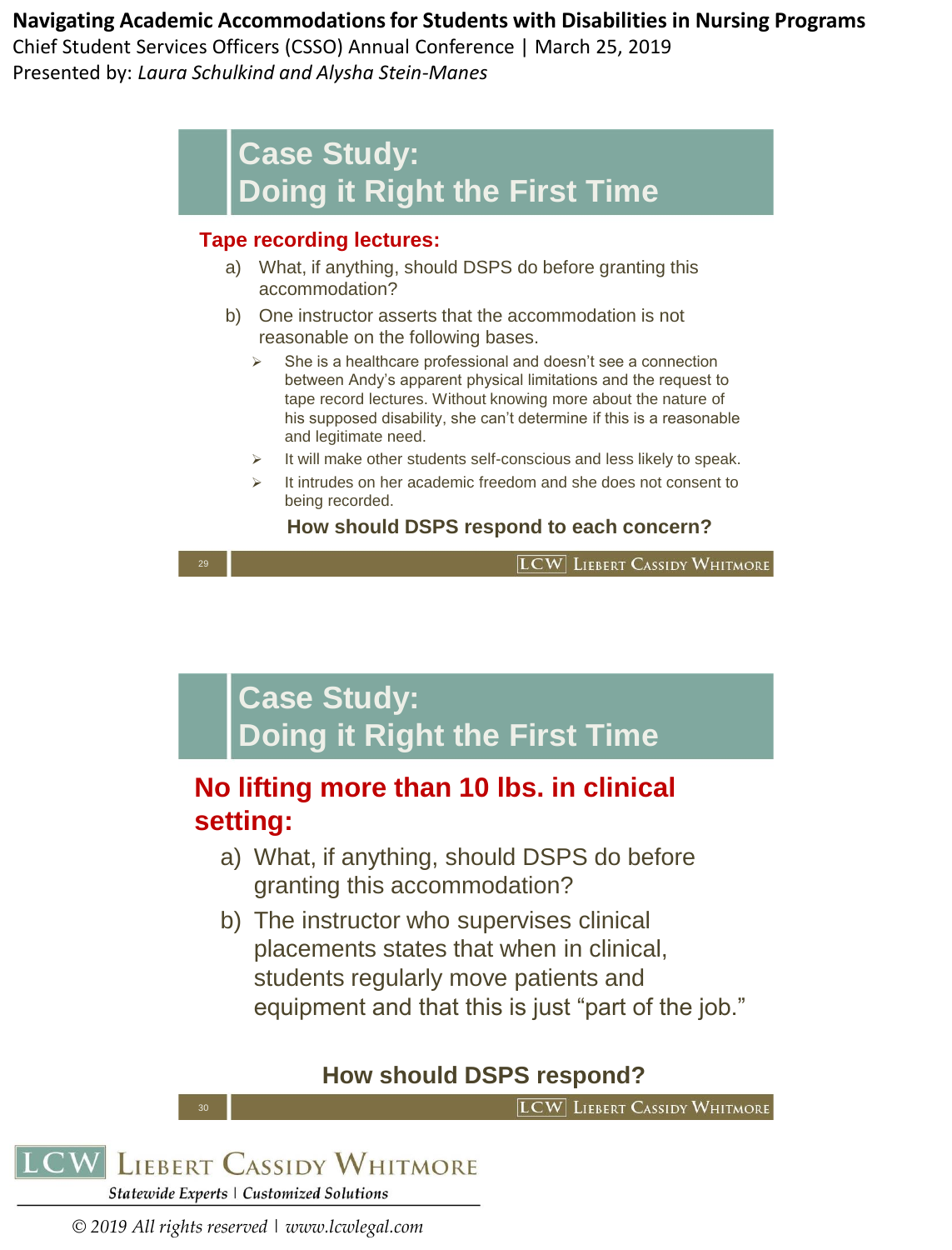Chief Student Services Officers (CSSO) Annual Conference | March 25, 2019 Presented by: *Laura Schulkind and Alysha Stein-Manes*

# **Case Study: Doing it Right the First Time**

## **Extended time to submit clinical notes:**

- a) What, if anything, should DSPS do before granting this accommodation?
- b) The instructor who supervises clinical placements states that preparing clinical notes quickly is part of being a nurse—it's how they communicate with the next shift.

### **Is this a reasonable accommodation? How should DSPS respond?**

**LCW** LIEBERT CASSIDY WHITMORE

# **Case Study: Doing it Right the First Time**

## **Reduced caseload in clinical setting:**

- a) What, if anything, should DSPS do before granting this accommodation?
- b) The instructor who supervises clinical placements states that juggling multiple cases and multi-tasking is inherent to nursing and a key skill that is being developed and assessed in the nursing program.

## **How should DSPS respond?**

**LCW** LIEBERT CASSIDY WHITMORE



32

31